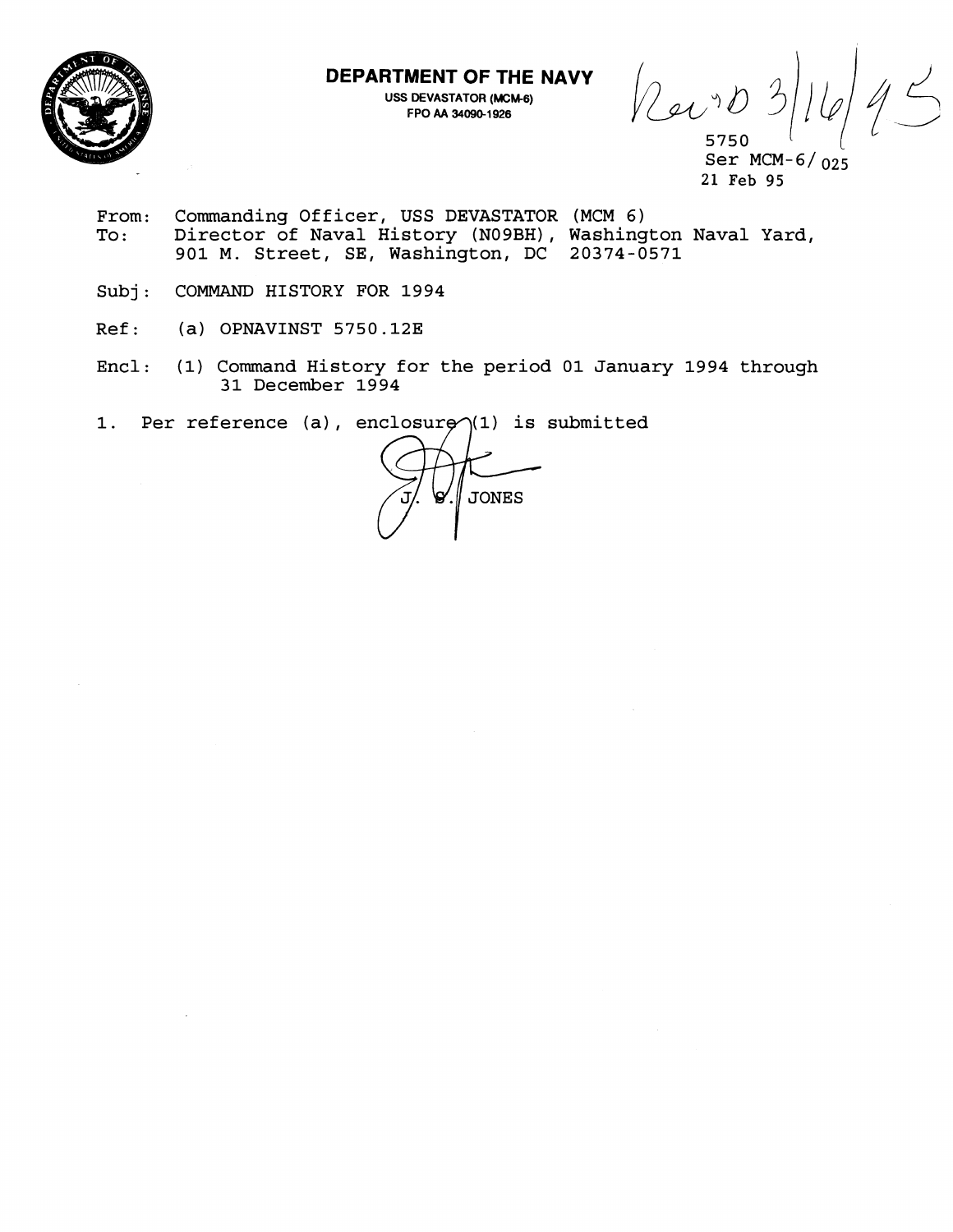# USS DEVASTATOR (MCM-6) COMMAND HISTORY

Command Composition and Organization:

- Mission: To conduct minehunt and minesweep operations against moored and bottom mines of contact, magnetic influence, acoustic influence and combination influence varieties.
- Immediate Senior Command: Commander, Mine Countermeasures Squadron THREE

Name of Commanding Officer: LCDR Jeffery S. Jones 040ct94-31Dec94 CAPT Richard L. Owens 22Sep94-030ct94 LCDR Thomas Strei 01Jan94-21Sep94

Permanent Duty Station: Ingleside, TX

| 01JAN94-06JAN94     | Inport Naval Station Ingleside, TX. Holiday<br>Leave and Upkeep.                                   |
|---------------------|----------------------------------------------------------------------------------------------------|
| 06JAN94-10JAN94     | Inport Naval Station Ingleside, TX.                                                                |
| 11JAN94-13JAN94     | Underway Corpus Christi OPAREA for Independent<br>Ship Exercises.                                  |
| 14JAN94-17FEB94     | Inport Naval Station Ingleside, TX.<br><b>OPPE</b><br>Preparations.                                |
| 18FEB94-19FEB94     | Underway Corpus Christi OPAREA for Independent<br>Ship Exercises.                                  |
| 20FEB94-20FEB94     | Inport Naval Station Ingleside, TX. Continued<br>OPPE Preparations.                                |
| 21FEB94-22FEB94     | Underway Corpus Christi OPAREA for Independent<br>Ship Exercises. Returned to port each evening.   |
| 23FEB94-23FEB94     | Inport Naval Station Ingleside, TX. Continued<br>OPPE Preparations.                                |
| 24FEB94-25FEB94     | Underway Corpus Christi OPAREA for Independent<br>Ship Exercises. Returned to port each evening.   |
| 26FEB94-27FEB94     | Inport Naval Station Ingleside, TX. Continued<br>OPPE Preparations.                                |
| 28FEB94-01MAR94     | Underway Corpus Christi OPAREA for Independent<br>Ship Exercises.                                  |
| 02MAR94-13MAR94     | Inport Naval Station Ingleside, TX. OPPE<br>Rescheduled to 24MAY94. IMAV conducted.                |
| $14MAR94 - 14MAR94$ | Underway Corpus Christi OPAREA for Independent<br>Ship Exercises.                                  |
| 15MAR94-16MAR94     | Inport Naval Station Ingleside, TX. Training<br>Readiness Evaluation (TRE) conducted.              |
| 17MAR94-17MAR94     | Underway Corpus Christi OPAREA for Independent<br>Ship Exercises. TRE continued.                   |
| 18MAR94-31MAR94     | Inport Naval Station Ingleside, TX.                                                                |
| 01APR94-05APR94     | Underway, enroute Key West, FL.                                                                    |
| 05APR94-05APR94     | Arrived U.S. Coast Guard Station Key West, FL.<br>Refueled. Shifted to Naval Station Key West, FL. |
| 06APR94-08APR94     | Underway, enroute Charleston, SC.                                                                  |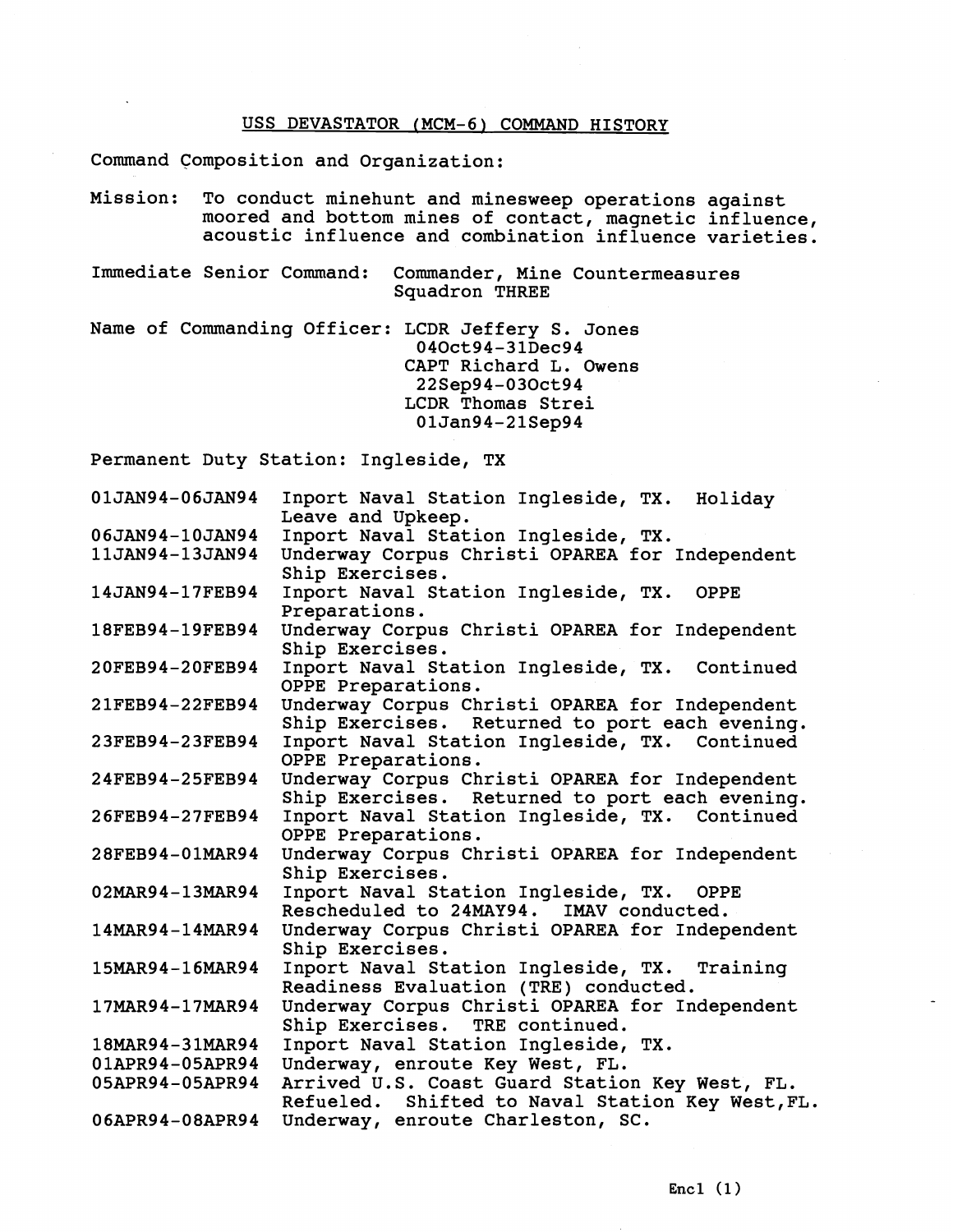| 08APR94-10APR94 | Inport Naval Station Charleston, SC. Conducted<br>Preparations for FLEETEX/SOCEX '94.           |
|-----------------|-------------------------------------------------------------------------------------------------|
| 11APR94-12APR94 | Underway, enroute Cherry Point, NC OPAREA.                                                      |
| 12APR94-19APR94 | Underway Cherry Point OPAREA - FLEETEX/SOCEX 94.                                                |
| 19APR94-20APR94 | Underway enroute Charleston, SC.                                                                |
| 20APR94-21APR94 | Inport Naval Station Charleston, SC.<br>Magnetic Material offload.                              |
| 22APR94-22APR94 | Underway. Conducted degaussing runs at                                                          |
|                 | Charleston Magnetic Silence Facility Cooper                                                     |
|                 | River Range. Returned to Naval Station<br>Charleston, SC.                                       |
| 23APR94-23APR94 | Conducted Magnetic Material Onload. Underway,                                                   |
|                 | enroute Key West, FL. Engineering Training<br>Group Detachment Ingleside embarked.              |
| 23APR94-27APR94 | Underway enroute Key West, FL.                                                                  |
| 27APR94-27APR94 | Arrived U.S. Coast Guard Station Key West, FL.                                                  |
|                 | Refueled.                                                                                       |
| 28APR94-02MAY94 | Underway enroute Ingleside, TX.                                                                 |
| 02MAY94-17MAY94 | Inport Naval Station Ingleside, TX. Conducted                                                   |
|                 | preparations for Operational Propulsion Plant<br>Examination (OPPE).                            |
| 17MAY94-17MAY94 | Underway Corpus Christi OPAREA for Independent                                                  |
|                 | Ship Exercises.                                                                                 |
| 18MAY94-19MAY94 | Inport Naval Station Ingleside, TX. Continued                                                   |
|                 | preparations for OPPE.                                                                          |
| 20MAY94-20MAY94 | Underway Corpus Christi OPAREA for Independent<br>Ship Exercises.                               |
| 21MAY94-23MAY94 | Inport Naval Station Ingleside, TX. Continued                                                   |
|                 | preparations for OPPE.                                                                          |
| 24MAY94-24MAY94 | Inport Naval Station Ingleside, TX. Commenced<br>OPPE.                                          |
| 25MAY94-25MAY94 | Underway Corpus Christi OPAREA for OPPE at sea                                                  |
|                 | phase. Returned to Naval Station Ingleside, TX.                                                 |
| 26MAY94-26MAY94 | Inport Naval Station Ingleside, TX. Completed                                                   |
|                 | OPPE.                                                                                           |
| 27MAY94-29JUN94 | Inport Naval Station Ingleside, TX.                                                             |
| 30JUN94-30JUN94 | Underway enroute Port Isabel, TX.                                                               |
| 30JUN94-07JUL94 | Inport Port Isabel, TX. Fourth of July                                                          |
|                 | celebration and port visit.                                                                     |
| 08JUL94-08JUL94 | Underway enroute Naval Station Ingleside, TX.                                                   |
| 09JUL94-25AUG94 | Inport Naval Station Ingleside, TX. Commenced                                                   |
|                 | maintenance availabilty. During this period,                                                    |
|                 | the officers and crew of USS DEVASTATOR were                                                    |
|                 | administratively assigned as Mine Counter                                                       |
|                 | Measures Crew GOLF in support mine                                                              |
|                 | countermeasures crew rotational plan.                                                           |
| 26AUG94-26AUG94 | Underway Corpus Christi OPAREA. Maintenance                                                     |
|                 | availability concluded. Pre-turnover checkoffs                                                  |
|                 | conducted for crew overseas deployment.                                                         |
| 27AUG94-17SEP94 | Inport Naval Station Ingleside, TX. Continued                                                   |
|                 | pre-turnover checkoffs.                                                                         |
| 18SEP94-21SEP94 | Inport Naval Station Ingleside, TX. Turnover                                                    |
|                 | and pre-deployment briefs conducted with Mine<br>Countermeasures Squadron Three Caretaker Crew. |
|                 |                                                                                                 |

 $\hat{\boldsymbol{\epsilon}}$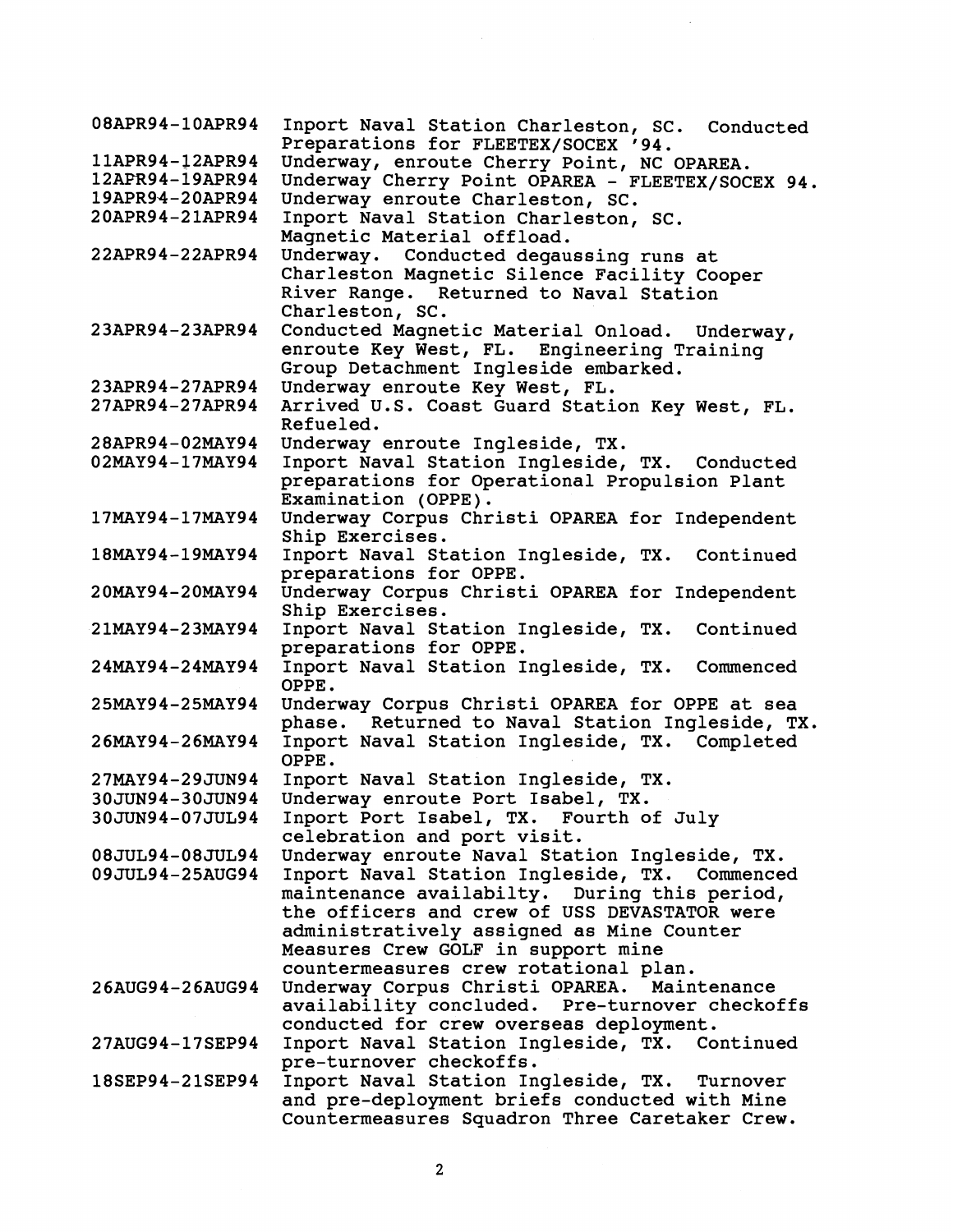| 22SEP94-22SEP94           | Inport Naval Station Ingleside, TX. MCM<br>Rotational Crew GEORGE debarked for overseas<br>rotation to USS GUARDIAN (MCM 5). MCM Squadron                      |
|---------------------------|----------------------------------------------------------------------------------------------------------------------------------------------------------------|
| 22SEP94-03OCT94           | THREE assumes command. Caretaker Crew onboard.<br>Inport Naval Station Ingleside, TX. Caretaker                                                                |
| 030CT94-030CT94           | Crew onboard.<br>Inport Naval Station Ingleside, TX.<br>MCM<br>Rotational Crew FOXTROT under the command of<br>LCDR Jeffery S. Jones embarked. Turnover briefs |
|                           | between MCM Squadron THREE Caretaker Crew and<br>MCM Rotational Crew FOXTROT commence.                                                                         |
| 040CT94-040CT94           | LCDR Jeffery S. Jones assumes command.                                                                                                                         |
| 050CT94-08NOV94           | Inport Naval Station Ingleside, TX. Post                                                                                                                       |
|                           | deployment standdown.                                                                                                                                          |
| 09NOV94-09NOV94           | Underway Corpus Christi OPAREA for Independent                                                                                                                 |
|                           | Ship Exercises.                                                                                                                                                |
| 10NOV94-22NOV94           | Inport Naval Station Ingleside, TX. Command                                                                                                                    |
|                           | Assessment of Readiness & Training Phase I                                                                                                                     |
|                           | (CART I) conducted.                                                                                                                                            |
| 23NOV94-23NOV94           | Underway Corpus Christi OPAREA for Independent                                                                                                                 |
|                           | Ship Exercises.                                                                                                                                                |
| 24NOV94-28NOV94           | Inport Naval Station Ingleside, TX. Maintenance                                                                                                                |
|                           | availability conducted.                                                                                                                                        |
| 29NOV94-30NOV94           | Underway Corpus Christi OPAREA for Independent                                                                                                                 |
|                           | Ship Exercises. Returned to port each evening.                                                                                                                 |
| 01DEC94-05DEC94           | Inport Naval Station Ingleside, TX.                                                                                                                            |
|                           | Preparations for the Board of Inspection and                                                                                                                   |
|                           | Survey (INSURV) conducted.                                                                                                                                     |
| 06DEC94-06DEC94           | Underway Corpus Christi OPAREA for INSURV                                                                                                                      |
|                           | Underway Materiel Inspection (UMI) rehearsal                                                                                                                   |
|                           | during daylight hours. On return to port,                                                                                                                      |
|                           | experienced a Class Alpha fire in ship's uptake                                                                                                                |
|                           | space deck (overhead of the Main Machinery Room)                                                                                                               |
|                           | resultant of a compromised flange/flange gasket                                                                                                                |
|                           | on 2A Main Propulsion Diesel Engine. Fire was                                                                                                                  |
|                           | extinguished by ship's force. Damage was                                                                                                                       |
|                           | restricted to a charred area three foot by six                                                                                                                 |
|                           | inches in the Main Machinery Room overhead.                                                                                                                    |
| 08DEC94-11DEC94           | Inport Naval Station Ingleside, TX.<br>Continued                                                                                                               |
|                           | Pre-INSURV preparations.                                                                                                                                       |
| 12DEC94-13DEC94           | Inport Naval Station Ingleside, TX.<br>Commenced                                                                                                               |
|                           | INSURV.                                                                                                                                                        |
| $14$ DEC $94-14$ DEC $94$ | Underway Corpus Christi OPAREA for INSURV at-sea                                                                                                               |
|                           | phase. Returned to port.                                                                                                                                       |
| 15DEC94-16DEC94           | Inport Naval Station Ingleside, TX.<br><b>INSURV</b>                                                                                                           |
|                           | completed.                                                                                                                                                     |
| 16DEC94-27DEC94           | Inport Naval Station Ingleside, TX.<br>Observed                                                                                                                |
|                           |                                                                                                                                                                |
| 28DEC94-28DEC94           | first holiday leave and upkeep period.<br>Inport Naval Station Ingleside, TX. Command                                                                          |
|                           | Muster.                                                                                                                                                        |
| 28DEC94-31DEC94           | Inport Naval Station Ingleside, TX. Observed                                                                                                                   |
|                           | second holiday leave and upkeep period.                                                                                                                        |
|                           |                                                                                                                                                                |

 $\bar{.}$ 

 $\overline{\mathbf{3}}$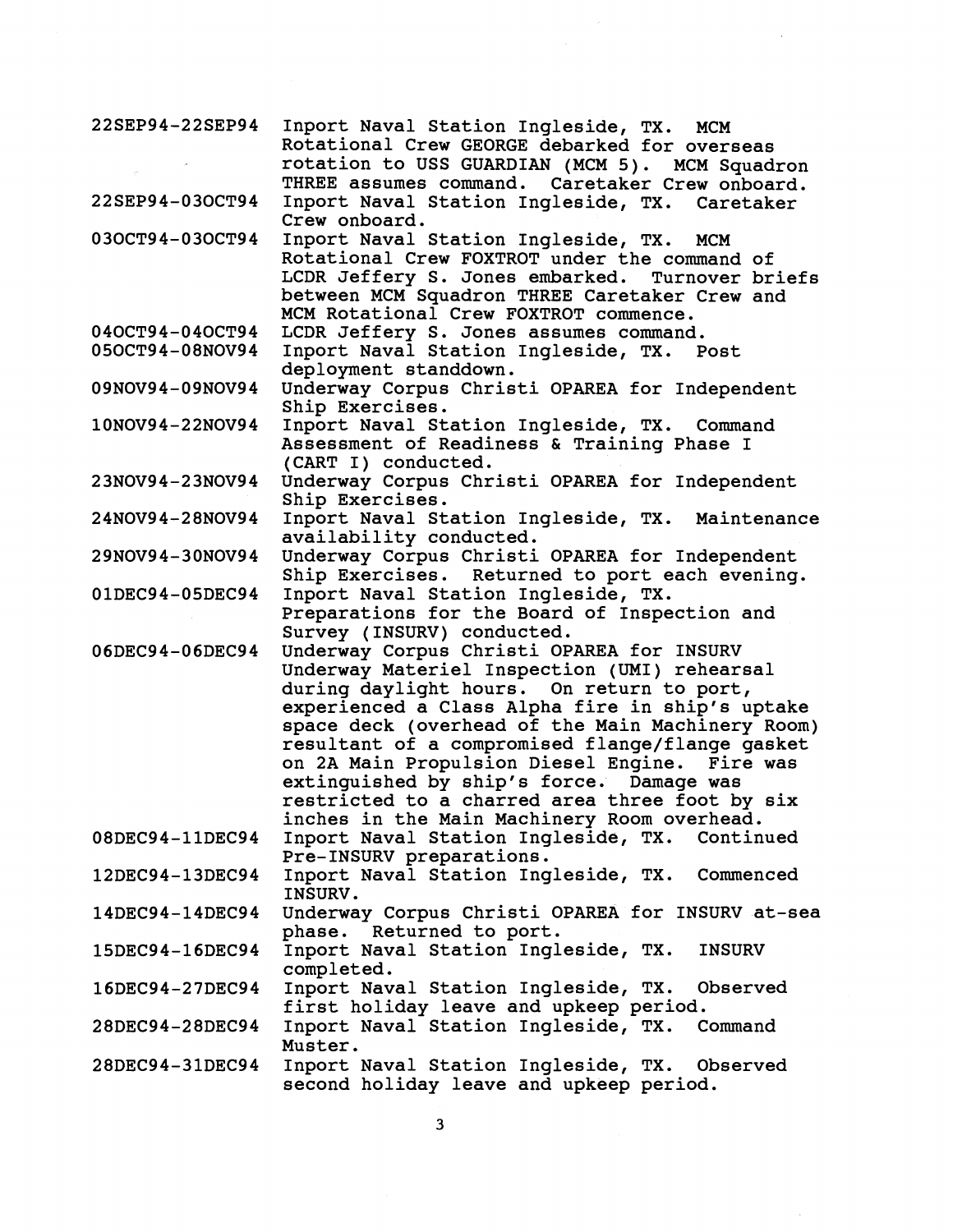#### **NARRATIVE**

USS DEVASTATOR began the new year with preparations for an Operational Propulsion Plant Examination (OPPE) scheduled for the month of March. During this period, extensive firefighting and damage control team training was conducted in Norfolk, VA, Mayport,<br>FL, and Corpus Christi, TX. This training coupled with a FL, and Corpus Christi, TX. This training coupled with a continuous screening IMAV with SIMA Ingleside comprised most of January and February with periodic daylight underway training periods.

In early March, DEVASTATOR completed a five day Engineering Training Group (ETG) visit and a Training Readiness Evaluation (TRE). The Operational Propulsion Plant Exam originally scheduled for March was postponed to May. Resultantly, DEVASTATOR was added as a participant in the George Washington Battle Group FLEETEX/ SOCEX '94 scheduled for April 1994.

In early April, DEVASTATOR sailed for Charleston, SC to prepare for FLEETEX/SOCEX '94 stopping in Key West, FL to refuel<br>enroute. Following a brief stay in Charleston, SC, the ship Following a brief stay in Charleston, SC, the ship departed and rendezvoused with the George Washington Battle Group off the coast of Cherry Point, NC with an EODMU 6 MCM detachment embarked. On station, DEVASTATOR was designated sea lanes to clear exercise mines in preparation for an amphibious assault stage going into operation. DEVASTATOR left station one time for refueling in Moorhead City, NC but returned for additional mine countermeasure operational assignment in designated exercise sea lanes. Once exercise clearance objectives were achieved, DEVASTATOR recovered all the exercise mines and returned to Charleston, SC. While inport Charleston, Engineering Training Group Detachment Ingleside embarked for a training assist visit for DEVASTATOR's return voyage<br>to Ingleside, Tx. The ship got underway for Ingleside, TX to Ingleside, Tx. The ship got underway for Ingleside, TX conducting numerous engineering evolutions and casualty control drills enroute. DEVASTATOR returned to Naval Station Ingleside and commenced an immediate maintenance availability prior to start of the OPPE exam with sporadic underway training periods. The Operational Propulsion Plant Exam was held 24 through 26 May with all Propulsion Examining Board requirements satisfactorily met. During the month of June, training and upkeep was observed inport<br>Ingleside, TX. Over the fourth of July weekend, DEVASTATOR Over the fourth of  $July$  weekend, DEVASTATOR conducted a visit to Port Isabel, TX and returned to Ingleside, TX on 09 July.

Starting July, the ship commenced a three month Post Maintenance Availability (PMA). During PMA, numerous improvements were made throughout the ship to include interior painting and engine overhaul. In early August, the crew was notified of their assignment to relieve the crew of the USS GUARDIAN (MCM-5) on station in the Western Pacific. The officers and crew of DEVASTATOR were administratively assigned to Mine Countermeasures Rotational Crew GOLF (MCMROT Crew GOLF). Turnover preparations and pre-overseas movement (POM) preparations ensued. In early September, DEVASTATOR was turned over to a caretaker crew from Mine Countermeasures Squadron THREE. The officers and crew of MCMROT<br>Crew GOLF were subsequently flown overseas to relieve MCM Crew GOLF were subsequently flown overseas Rotational Crew FOXTROT embarked in USS GUARDIAN (MCM 5).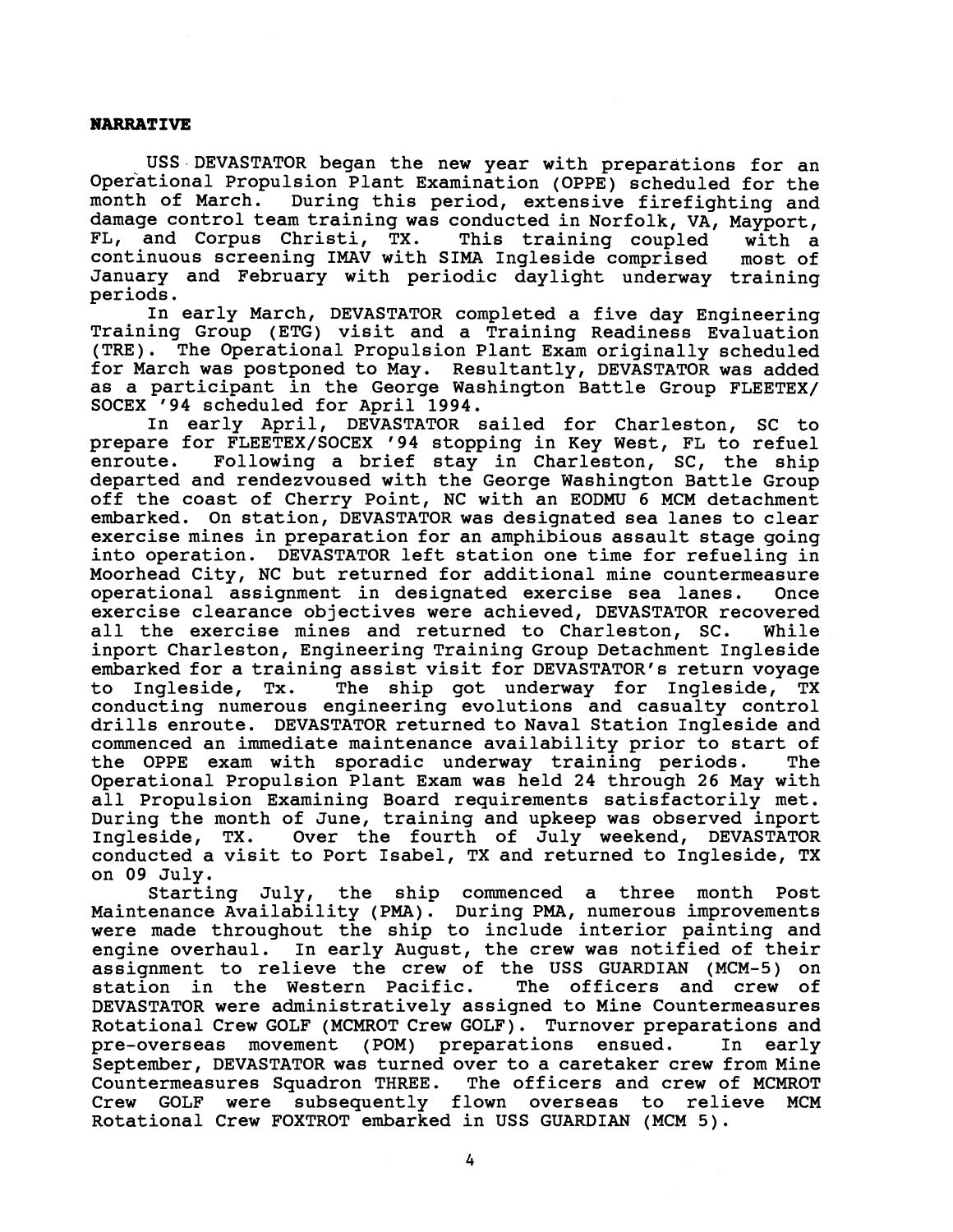MCM Rotational Crew FOXTROT under the command of LCDR Jeffery S. Jones, began turnover of DEVASTATOR on **04** October **1994.** On **06**  October, LCDR Jones assumed command of DEVASTATOR. Subsequently, the ship observed a post-deployment standdown period through **04**  November. On **09** November, preparations commenced in support of a December visit by the Board of Inspection and Survey with DEVASTATOR'S first underway with it's new crew in the Corpus Christi Operational Area. During this day, the ship underwent post-PMA engine operability tests and conducted anchoring exercises for preventative maintenance. The ship observed a second underway day in the Corpus Christi OPAREA on **23** November for full power run and magnetic tail maintenance.

Following a brief Thanksgiving Holiday, INSURV preparations<br>continued. The ship got underway on 29 and 30 November during The ship got underway on 29 and 30 November during daylight hours for pre-INSURV rehearsal checks followed by one additional underway day on **06** December.

The Board of Inspection and Survey inspected DEVASTATOR from **12** through **16** December with **14** December being the underway material The ship completed INSURV with an overall adjective grade of "pass". From **17-27** December, the first of two crew holiday leave periods was observed with a command muster conducted **28** December. The second leave period commenced **28** December and continued through **31** December **1993.**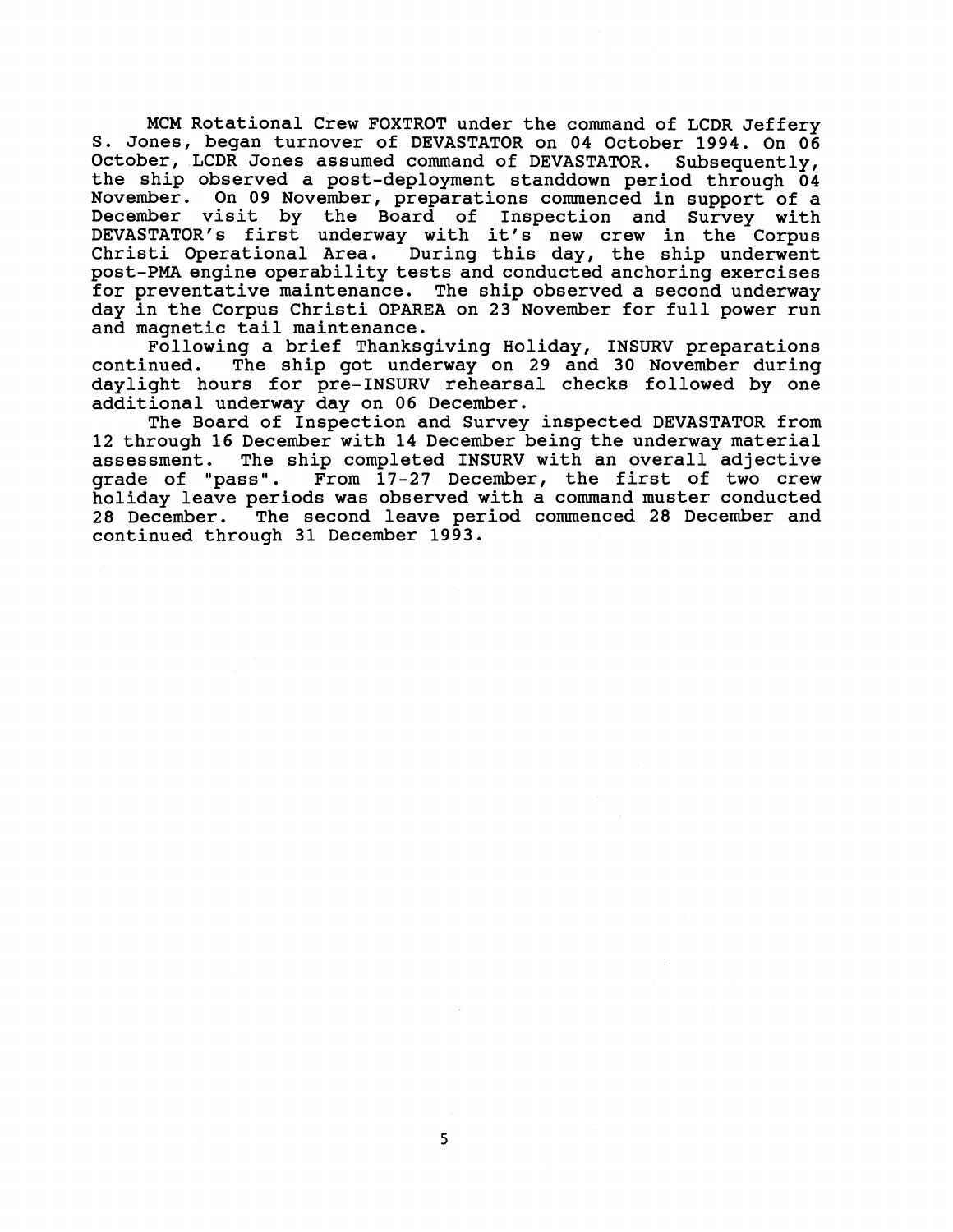

### **DEPARTRIENT OF THE NAVY MCM ROTATIONAL CREW GOLF UNIT 60535 FPO AE 095014S07**

*Revi o 3/9* 

1000

Ser MCMROTCREW GOLF/ 25 February 1995

- From: Commanding Officer, MCM ROTATIONAL CREW GOLF<br>To: Director of Naval History Director of Naval History
- Subj: COMMAND HISTORY OF MINE COUNTERMEASURES ROTATIONAL CREW GOLF FOR CALENDAR YEAR 1994

Ref: (a) OPNAVINST 5750.12E, Command Histories

- Encl: (1) Biography of Commander (Sell Thomas J. Strei
	- (2) Lessons Learned from FLEETEX/SOCEX 2-94, DTG 2118002 APR 94
	- (3) Port Visit Report, Port Isabel, Texas, DTG 2117302 JUL 94
	- (4) Schedule of Events for MCMEX-95K-1, DTG 2601002 SEP 94
		- (5) USN-JSMDF coordination prior to port visit to Yokosuka, DTG 170533Z OCT 94  $\mathcal{I}N$   $\mathcal{L}ASS$   $\mathcal{F}/L\mathcal{F}$
		- (6) Results of meeting with JMSDF MCM representatives, DTG 2807002 OCT 94
		- (7) Quicklook at results of stray fields testing at JMSDF facility, 1922002 FEB 95
		- (8) Welcome letter from the Officer in Charge of the U.S Navy Contracting Department, Hong Kong, 22 DEC 94
		- (9) Midwatch deck log entry, 01 January 1995
	- (10) Photograph of USS GUARDIAN (MCM-5)

1. Per reference (a), the following is submitted as the command history for Mine Countermeasures Rotational Crew Golf for the period of 01 January 1994 through 31 December 1994. Enclosures (1) through (8) are submitted as supporting documentation.

2. Command Composition and Organization. Mine Countermeasures (MCM) Rotational Crew Golf is one of eight rotational crews formed to operate six of the fourteen AVENGER class mine countermeasures ships. MCM Rotational Crew Golf began as the crew of USS DEVASTATOR (MCM-6). In July of 1994, the crew was redesignated as MCM Rotational Crew Golf and deployed in September to relieve the crew of USS GUARDIAN (MCM-5). MCM Rotational Crew Golf is permanently stationed at Naval Station Ingleside, Texas and is commanded by Commander (Select) Thomas J. Strei. Enclosure (1) is Commander (Select) Strei's biography. The immediate senior in command for administrative purposes is Commander, Mine Countermeasures Squadron Three in Ingleside,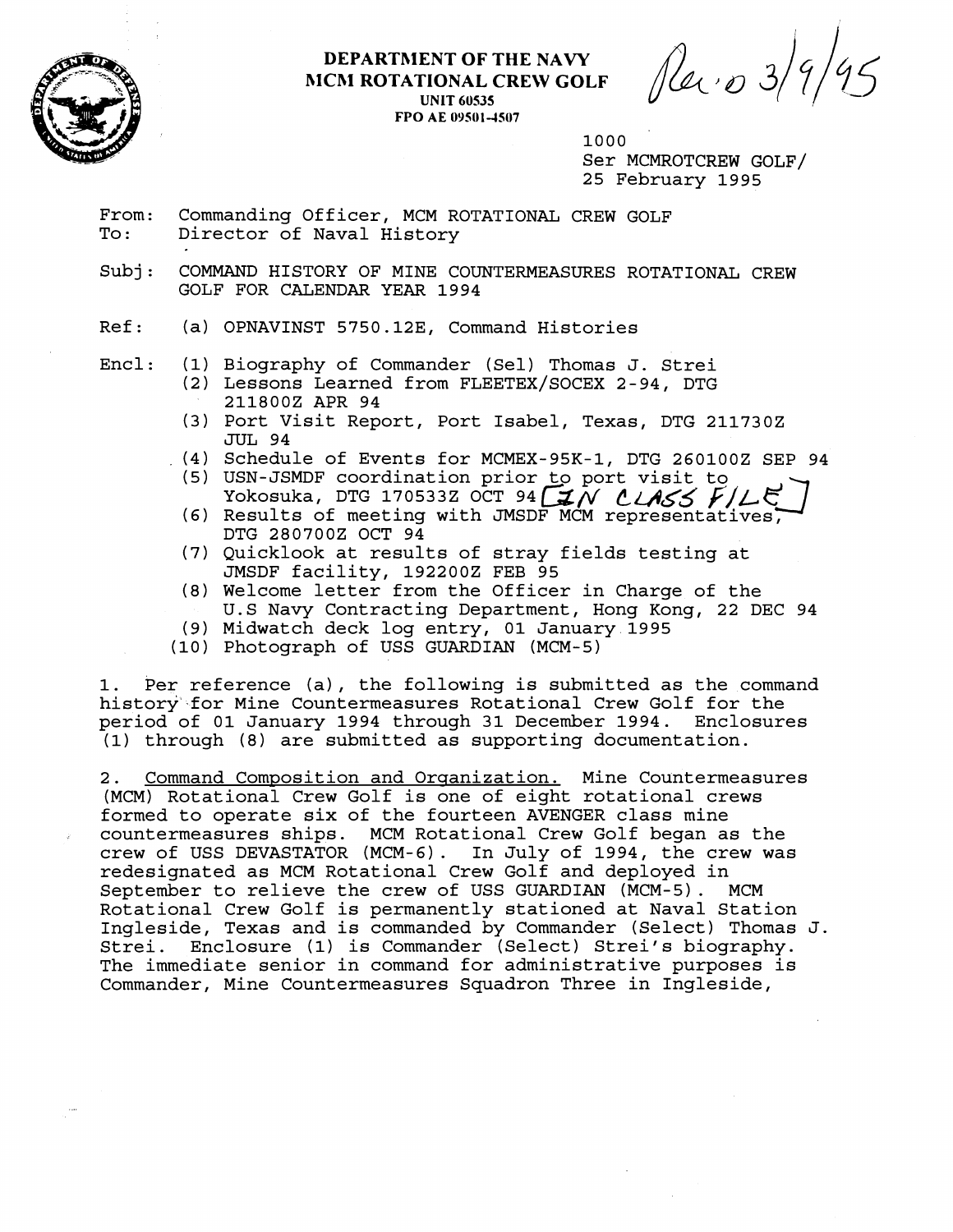Texas. When deployed, MCM Rotational Crew Golf falls under the operational control of Commander, Mine Countermeasures Squadron One or Commander, Mine Countermeasures Squadron Two, based on the theater of operation. The mission of MCM Rotational Crew Golf is to operate and maintain the AVENGER class ships to which they are assigned. The primary mission of the AVENGER class ships is to locate, classify and neutralize all mine types in support of littoral operations.

3. Chronology.

Onboard USS DEVASTATOR (MCM-6)

|                 |  | $01 - 09$ JAN   | Holiday Standdown Period                                                        |
|-----------------|--|-----------------|---------------------------------------------------------------------------------|
|                 |  | $10 - 31$ JAN   | Operational Propulsion Plant Examination<br>(OPPE) preparation                  |
|                 |  | 01 - 28 FEB     | OPPE preparation/Engineering Training Group<br>visits                           |
|                 |  | 21 FEB          | RADM Han Sang Ki, Commander, Flotilla Five,<br>Republic of Korea Navy visit     |
|                 |  | 01 - 15 MAR     | Reschedule OPPE to 24 MAY, continued<br>preparations, Intermediate Availability |
|                 |  | 15 - 19 MAR     | Training Readiness Evaluation (TRE)                                             |
|                 |  | 01 - 04 MAR     | Underway for Key West, FL                                                       |
|                 |  | 05 - 10 APR     | Underway for Charleston, SC                                                     |
|                 |  | 12 - 19 APR     | FLEETEX/SOCEX 2-94 with George Washington                                       |
|                 |  |                 | Battle Group                                                                    |
|                 |  | 20 APR          | Inport Charleston, SC                                                           |
|                 |  | $21 - 23$ APR   | Degaussing in Charleston, SC                                                    |
|                 |  | 24 - 27 APR     | Underway for Key West, FL                                                       |
| 28 APR - 02 MAY |  |                 | Underway for Ingleside, TX                                                      |
|                 |  | 03 - 23 MAY     | OPPE preparations, Intermediate Availability                                    |
|                 |  | 24 - 26 MAY     | OPPE                                                                            |
|                 |  | $01 - 29$ JUN   | Training and upkeep in Corpus Christi OPAREA                                    |
|                 |  | 30 JUN - 07 JUL | Port Isabel, TX visit                                                           |
|                 |  | 11 JUL          | Commenced Phased Maintenance Availability<br>(PMA)                              |
|                 |  |                 | -Fixed Ballast Installation                                                     |
|                 |  |                 | -PINS III(V) Foundation Modification                                            |
|                 |  |                 | -Mast Repainting                                                                |
|                 |  |                 | -Micro SNAP Installation                                                        |
|                 |  | 26 JUL          | Redesignated as MCM Rotational Crew Golf                                        |
|                 |  | 24 AUG          | Underway for Sea Trials                                                         |
|                 |  | 02 SEP          | End of PMA                                                                      |
|                 |  | 07 - 13 SEP     | Turnover of USS DEVASTATOR to MCM Squadron                                      |
|                 |  |                 | Three                                                                           |

2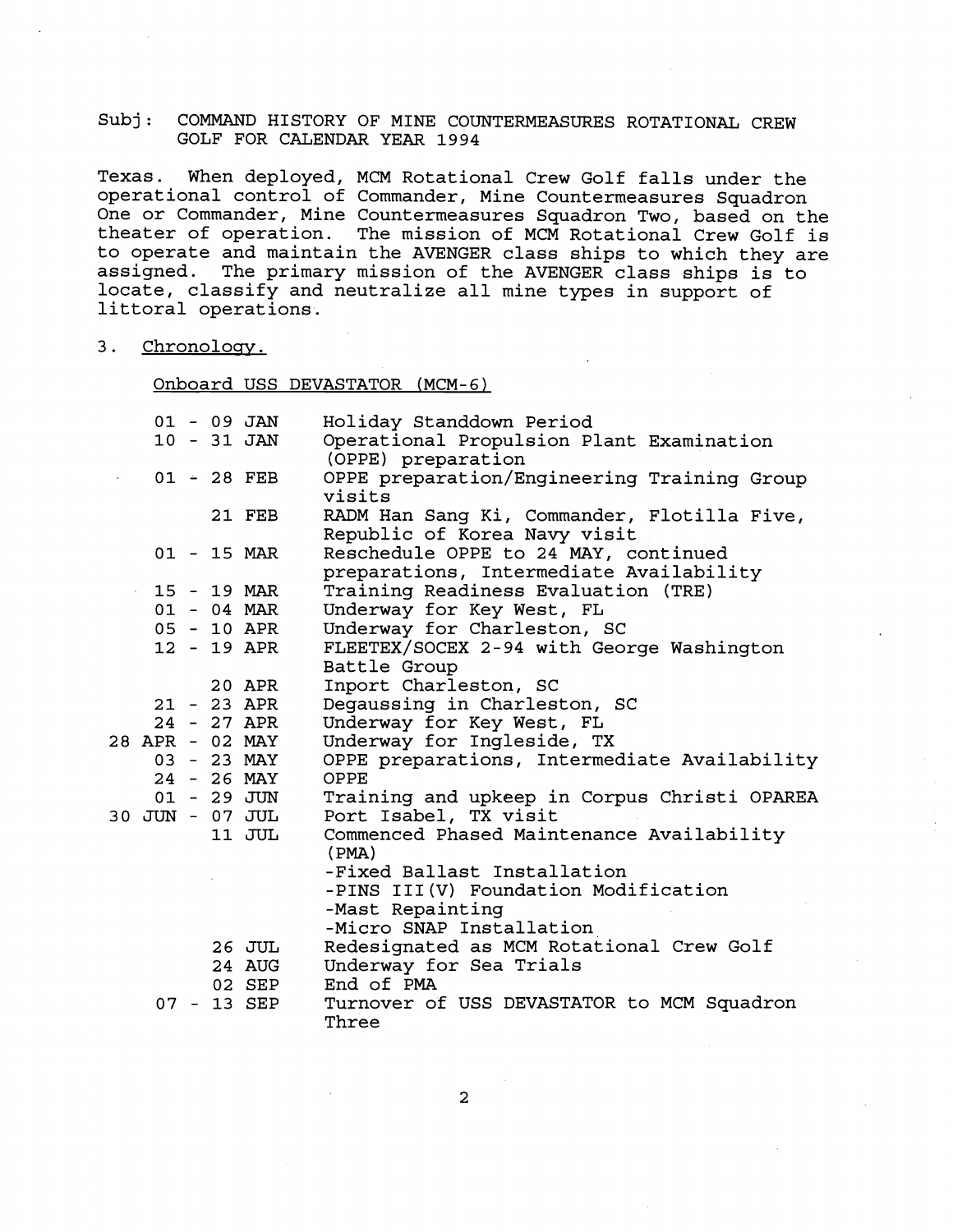|  |  | Pre-deployment standdown<br>Depart Corpus Christi Int'l Airport enroute<br>to Sasebo, Japan<br>Arrived in Sasebo, Japan                                                                                                                          |
|--|--|--------------------------------------------------------------------------------------------------------------------------------------------------------------------------------------------------------------------------------------------------|
|  |  | Turnover of USS GUARDIAN (MCM-5) to MCM<br>Rotational Crew Golf                                                                                                                                                                                  |
|  |  | Onboard USS GUARDIAN (MCM-5)                                                                                                                                                                                                                     |
|  |  | Assumed command of USS GUARDIAN (MCM-5)<br>Underway for Chinhae, Republic of Korea (ROK)                                                                                                                                                         |
|  |  | Brief stop in Chinhae, underway for Pohang,<br><b>ROK</b>                                                                                                                                                                                        |
|  |  | MCMEX-95K-1 in the vicinity of Pohang, ROK                                                                                                                                                                                                       |
|  |  | Inport Pohang, avoidance of Typhoon Seth                                                                                                                                                                                                         |
|  |  | Underway for Yokosuka, Japan                                                                                                                                                                                                                     |
|  |  | Restricted Availability, Ship Repair                                                                                                                                                                                                             |
|  |  | Facility, Yokosuka, Japan<br>-Reverse Osmosis Water Filtration Unit<br>installation                                                                                                                                                              |
|  |  | RADM Moteki, Commander, Mine Flotilla Two,<br>JMSDF and RADM Gomi, Commander, Fleet<br>Training and Development, JMSDF visit                                                                                                                     |
|  |  | Stray Fields testing, JMSDF Degaussing<br>Facility, Yokosuka, Japan                                                                                                                                                                              |
|  |  | Underway for Sasebo, Japan                                                                                                                                                                                                                       |
|  |  | Underway for White Beach, Okinawa                                                                                                                                                                                                                |
|  |  | Underway for Hong Kong                                                                                                                                                                                                                           |
|  |  | Visit to Hong Kong                                                                                                                                                                                                                               |
|  |  | Underway for White Beach, Okinawa                                                                                                                                                                                                                |
|  |  | 14 - 17 SEP<br>18 SEP<br>19 SEP<br>21 - 26 SEP<br>26 SEP<br>02 OCT<br>03 - 04 OCT<br>05 - 11 OCT<br>11 - 13 OCT<br>14 - 18 OCT<br>18 OCT - 06 DEC<br>08 NOV<br>08 DEC<br>10 - 13 DEC<br>14 - 17 DEC<br>17 - 22 DEC<br>22 - 27 DEC<br>28 - 31 DEC |

3. Narrative. January through March of 1994 were dedicated to preparing USS DEVASTATOR (MCM-6) for the CINCLANTFLT Operational Propulsion Plant Examination (OPPE), originally scheduled for the end of March. Engineering Training Group (ETG) assisted the ship throughout OPPE preparations. In addition, this time was used to send a majority of the crew to the required fire fighting schools and perform maintenance critical to operating a safe engineering plant. However, DEVASTATOR was tasked with participation in FLEETEX/SOCEX 2-94 in mid-March in the Moorehead City OPAREA. Therefore OPPE was postponed until late May.

a. The Training Readiness Evaluation was completed in mid-March, clearing DEVASTATOR to participate in MCM Refresher Training (REFTRA) and the Mine Readiness Certification Inspection, scheduled for June. However, these evolutions were eventually canceled due to maintenance requirements and an upcoming deployment.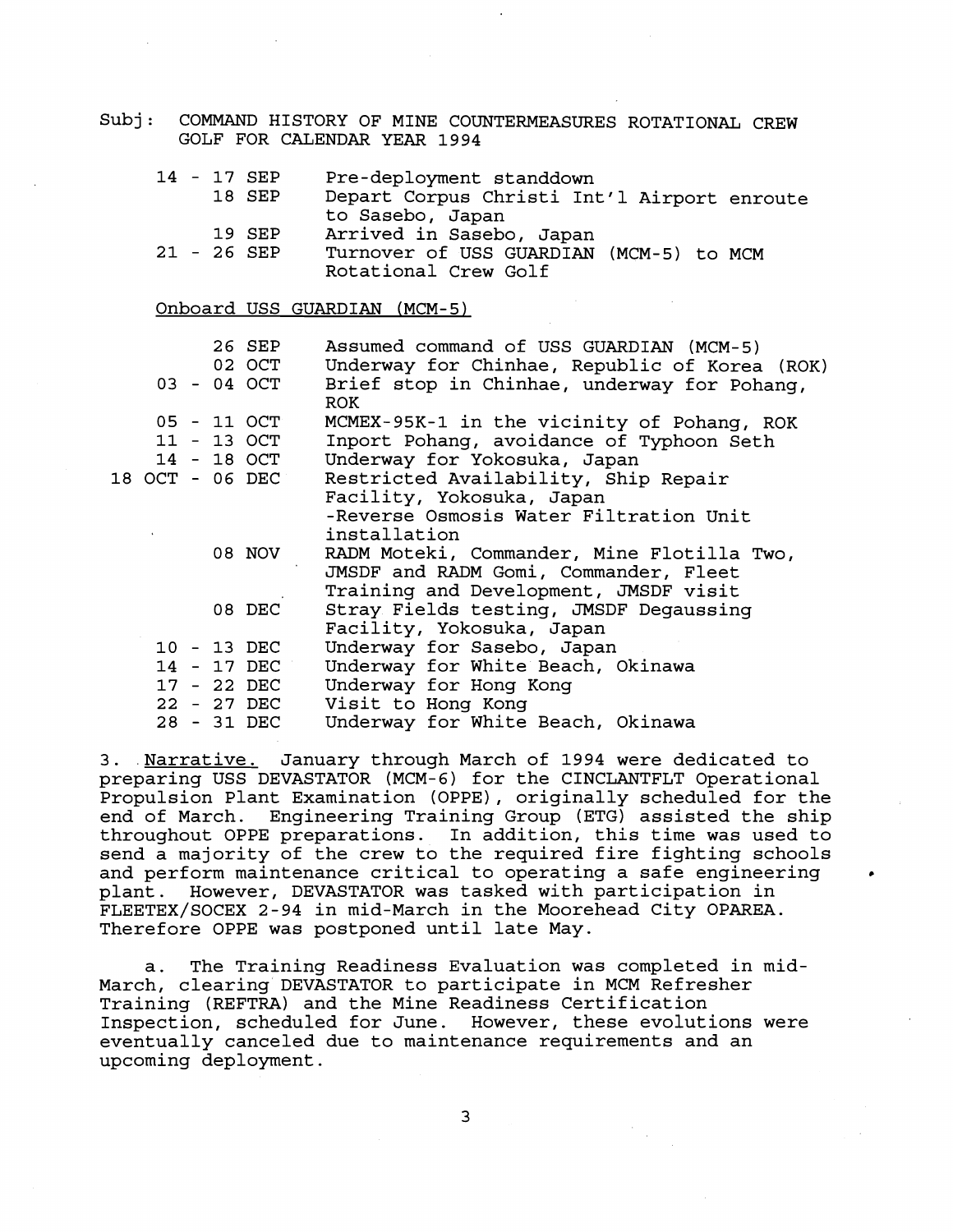b. April was spent in transit to and from Charleston, SC, so that DEVASTATOR could participate in the George Washington Battle Group FLEETEX/SOCEX 2-94. Enclosure (2) contains lessons learned from the exercise. DEVASTATOR was the only representative of the surface mine warfare community to participate, and the training experience for the crew was invaluable. Minehunting skills were honed as the crew trained personnel in several new positions, including two MCM Evaluators, which is a position comparable to the Tactical Action Officer (TAO) on a larger combatant.

c. Inport time in May was used to prepare for OPPE, which took place on May 26, 27 and 28. An eighteen month certification and an overall score of "SATISFACTORY" was achieved, with seven programs receiving a score of "EXCELLENT."

d. DEVASTATOR was not specifically tasked in the month of June, so every Tuesday and Thursday was used to conduct underway training in the Corpus Christi OPAREA (CCOA). BECCEs, minesweeping, minehunting, ship handling, small boat operations<br>and fire fighting were practiced on each of these days. The and fire fighting were practiced on each of these days. remaining days were used for general maintenance and upkeep.

The first week in July was spent on a Fourth of July port visit to Port Isabel, Texas. Enclosure (3) is the port visit report.

e. Upon returning to Ingleside, DEVASTATOR began a Phased Maintenance Availability (PMA) on 11 July. The contract for the availability was awarded to Braswell Services Corp., who also sub-contracted several jobs to other firms. The Shore Intermediate Maintenance Activity (SIMA) in Ingleside was also involved in completing nearly 170 jobs. The major installations completed during this availability included the Fixed Ballast installation, which corrects the inherent one and a half degree<br>list on AVENGER class ships. The foundation modifications for The foundation modifications for the Precise Integrated Navigation System (PINS), modification I11 were made in anticipation of the final installation in December<br>of 1994. The black mast of the DEVASTATOR was repainted gray, The black mast of the DEVASTATOR was repainted gray, to conform to Navy standards. The Micro-SNAP system was installed, which automates the ships Maintenance and Material Management (3M) system. The **PMA** culminated in sea trials on 24 August, which went well with the exception of a failed mechanical seal on the port controllable pitch propeller (CPP) attached pump,<br>causing a major lube oil leak in the Main Machinery Room. The causing a major lube oil leak in the Main Machinery Room. leak was quickly isolated and diverted to the bilge with no danger of flashing into a Class Bravo fire, due to the quick actions of the watchstanders involved.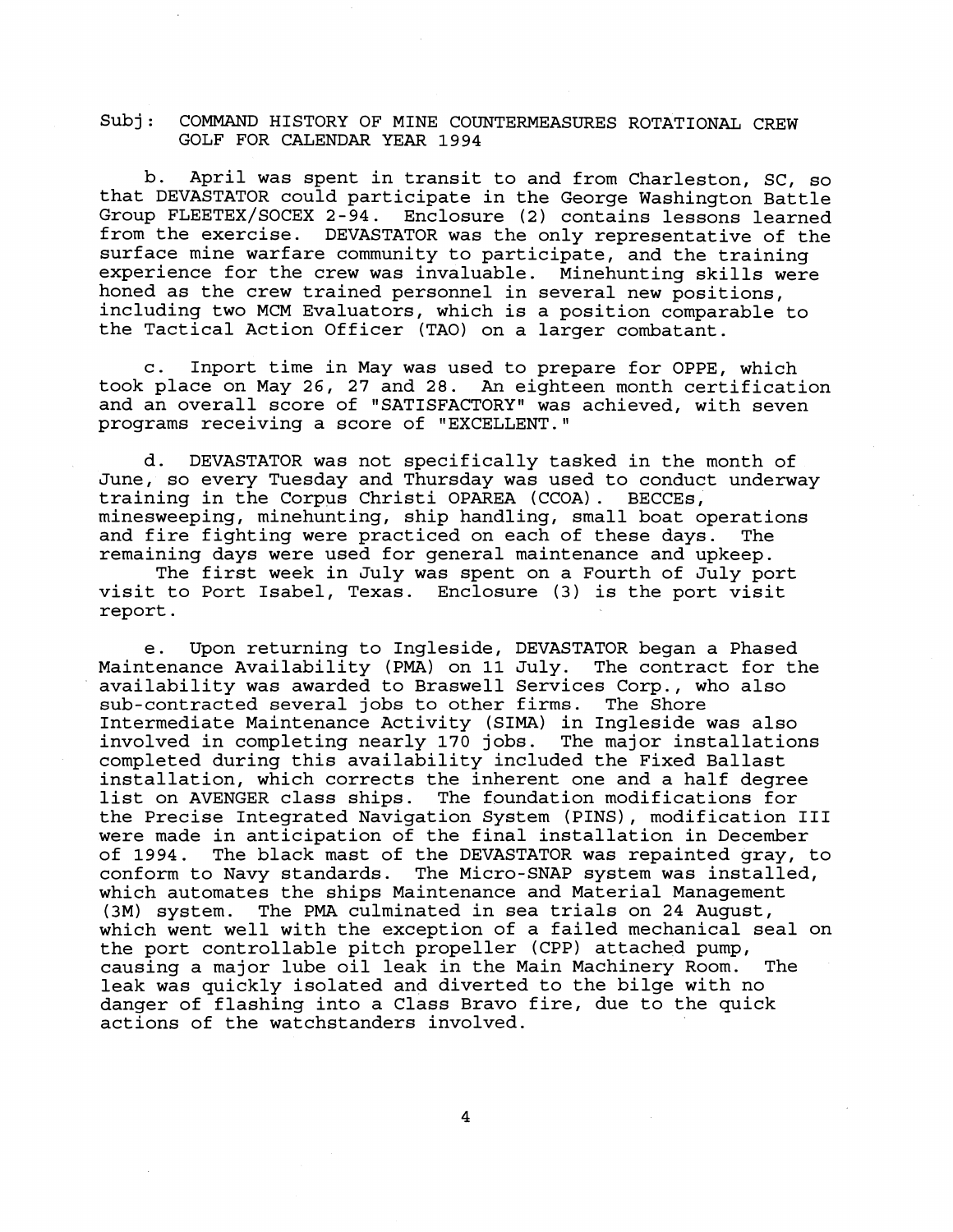f. On 26 July, the crew of USS DEVASTATOR was redesignated as Mine Countermeasures Rotational Crew Golf. Shortly afterward, the decision was made to send Rotational Crew Golf to Sasebo, Japan, where the crew of USS GUARDIAN (MCM-5) was preparing to be relieved. USS GUARDIAN and USS PATRIOT (MCM-7) had been deployed to the Pacific to participate in RIMPAC 94. Then they were sent to the Western Pacific to participate in mine warfare exercises with Japan and the Republic of Korea. MCM Rotational Crew Golf and Charlie were the only two fully qualified crews able to perform this short notice tasking.

August was dedicated to completing work for the availability and making preparations to deploy in September. Due to the short notice, many things, especially personnel items, had to be taken care of quickly in order to make the scheduled deployment date. Prior coordination with the crew of GUARDIAN was invaluable and made the turnover proceed very smoothly.

h. On 02 September, the PMA was completed and the crew could now concentrate on preparing to leave the DEVASTATOR and go on deployment. Unlike a normal deployment, the DEVASTATOR had to be completely turned over to MCM Squadron Three prior to departing for GUARDIAN. Cleaning, ensuring that all items were inventoried, preparing programs, and completing final planned maintenance (PMS) were just a few of the items required before leaving DEVASTATOR. The crew also prepared by sending copies of personnel programs and ship instructions to Sasebo for use on the GUARDIAN, By 13 September, most of the preparation was complete and the crew went on a four-day standdown prior to departing.

i. MCM Rotational Crew Golf departed Corpus Christi International Airport on 18 September, flew through Dallas-Fort Worth and on to Narita Airport in Tokyo. After a bus ride across Tokyo, another flight was taken from Haneda Airport to Fukuoka Airport. Another bus ride transited the crew to their final destination of Sasebo, Japan. Once in Sasebo, MCM Rotational Crew Golf was berthed onboard the USS GERMANTOWN (LSD-42) and began the turnover process.

j. 21 September saw the beginning of the turnover of GUARD IAN. Due to the amount of planning done prior to arrival, the entire process took less than the allotted time and went smoothly. On 26 September, MCM Rotational Crew Foxtrot (GUARDIANS crew) marched off and Rotational Crew Golf assumed the watch.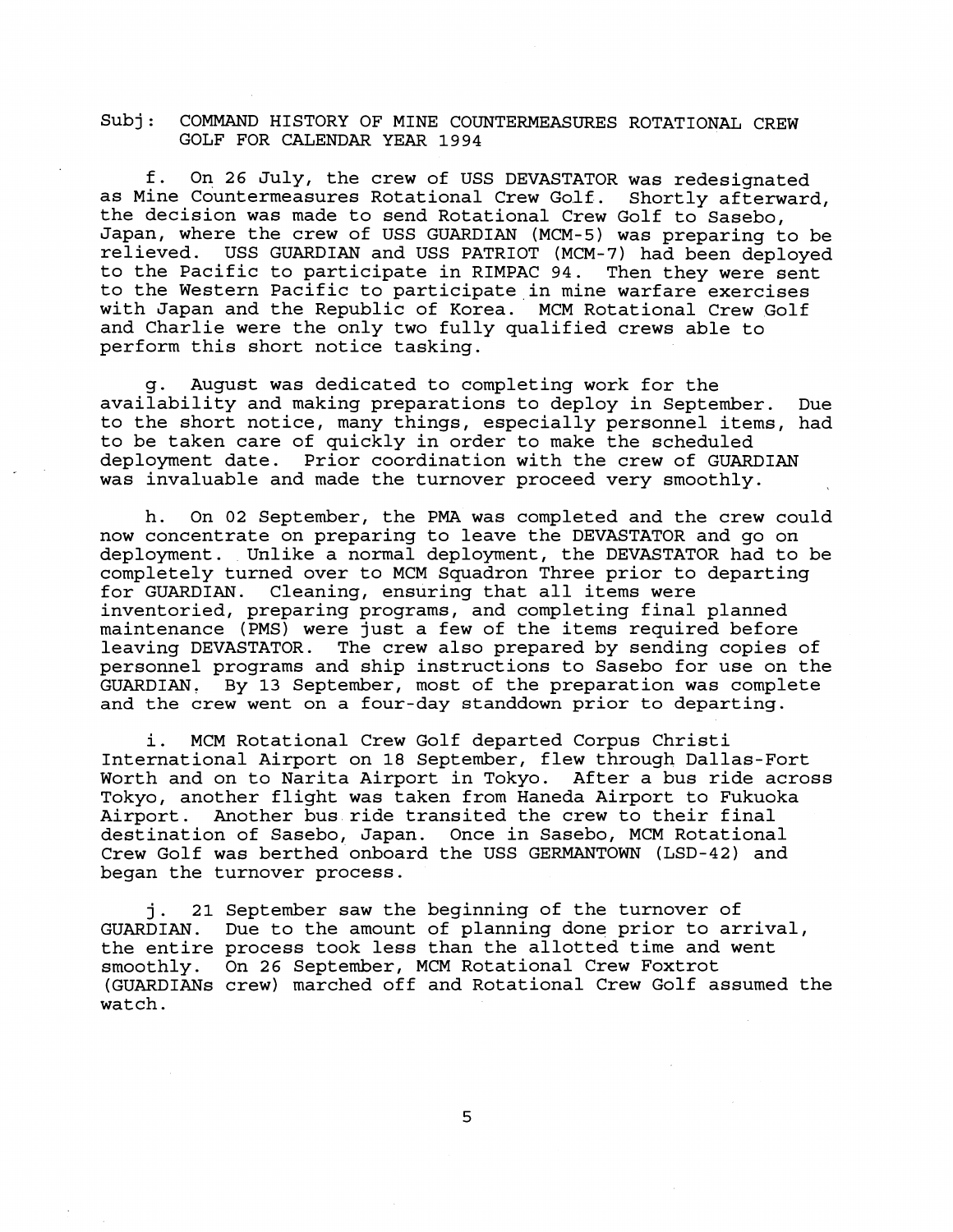k. Approximately one week was allowed for maintenance in Sasebo, before getting underway for the first time onboard<br>GUARDIAN. The destination was Chinhae, Republic of Korea GUARDIAN. The destination was Chinhae, Republic of Korea (ROK) . Upon arrival, the GUARDIAN took on fuel and onloaded several mineshapes, which were to be used in the upcoming exercise. After a brief stop, GUARDIAN was underway again for Pohang, ROK.

1. MCMEX-95K-1 involved USS GUARDIAN, USS PATRIOT and<br>ral units of the ROK Navy mine warfare forces. Enclosure (4) several units of the ROK Navy mine warfare forces. is the Schedule of Events for this exercise. The crew learned that it was going to be extremely difficult to conduct operations in the swift and murky waters surrounding the Korean peninsula. One of the primary objectives of the exercise was to instruct the Korean Navy on new techniques for minehunting and neutralization. This exercise served as an excellent opportunity to meet the individuals and commands that MCM Rotational Crew Golf would be involved with while deployed in the Western Pacific.

m. GUARDIAN departed Korea, enroute to Yokosuka, where she underwent a six-week restricted availability **(RAV)** . Work was completed by the USS CAPE COD (AD-43), Ship Repair Facility Yokosuka and several Japanese subcontractors. Due to Title 10 restrictions on the amount and kind of work that can be completed overseas on ships homeported in CONUS, work was limited to that which was necessary to conduct a primary mission. The ship was repainted and had the Reverse Osmosis Water Purification Unit installed, as well as Ship Alterations on the 24 VDC ground detection system and main engine governors. The period in Yokosuka also allowed time to build a relationship with counterparts in the Japanese Maritime Self-Defense Force (JMSDF). Enclosures (5) and (6) are the results of some of these meetings and exchanges.

n. The final week in Yokosuka was spent completing a magnetic offload and stray fields testing at the JMSDF degaussing facility. GUARDIAN was the test case to determine whether the Japanese facilities were capable of providing an adequate amount of information, comparable to the stray fields testing undergone<br>by MCMs in the United States. The tests turned out by MCMs in the United States. satisfactorily, paving the way for future operations in the Western Pacific. Enclosure **(7)** is a quicklook at the results of the testing undergone at the JMSDF facility.

o. In the second week in December, GUARDIAN got underway for Hong Kong, with brief stops in Sasebo and White Beach, Okinawa for fuel and stores. Enclosure (8) is a welcome message from the